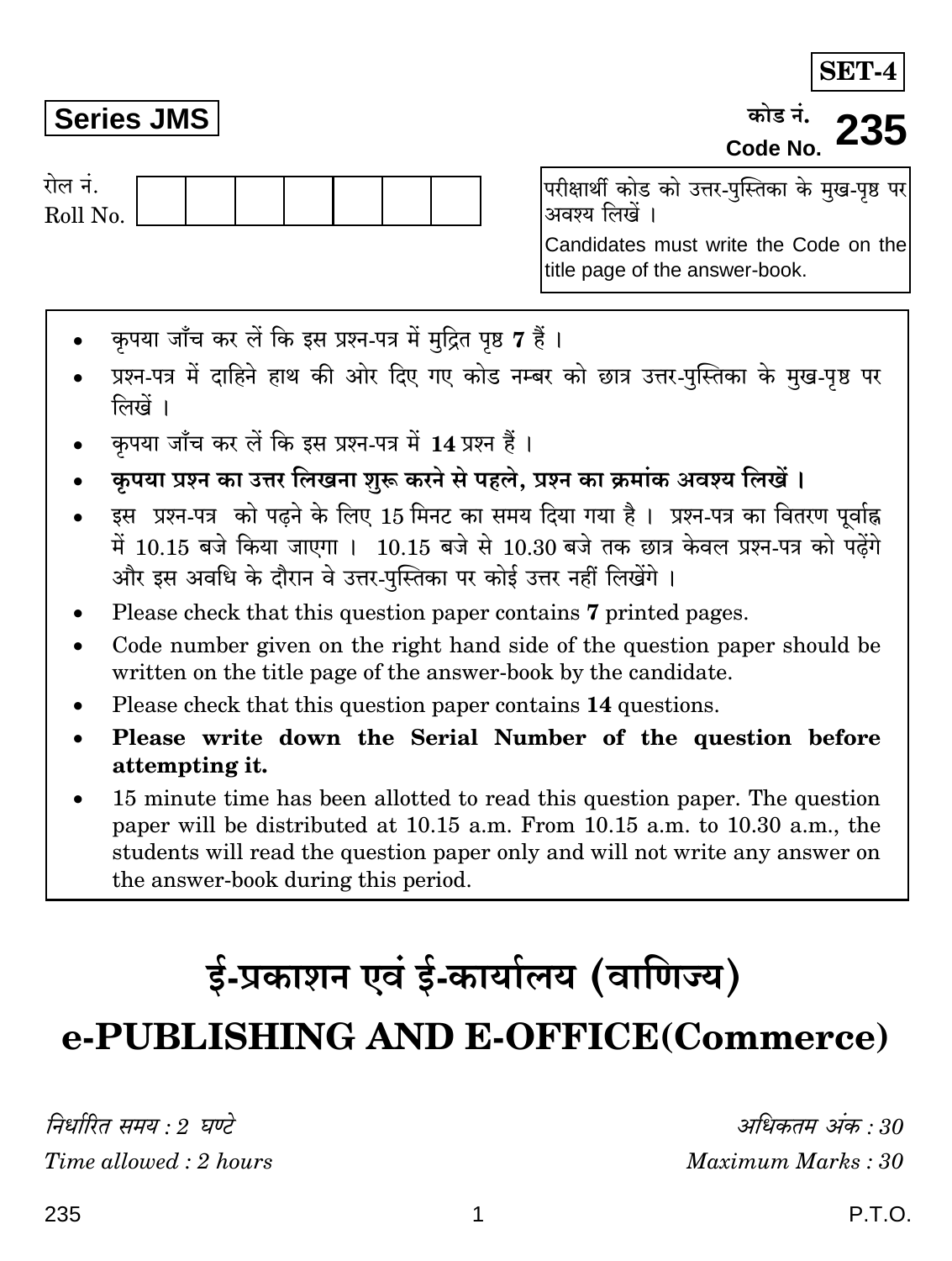## मामान्य निर्देश :

- मभी प्रश्न अनिवार्य हैं ।  $(i)$
- क्रम संख्या 1 से 4 प्रत्येक **एक** अंक के प्रश्न हैं 1  $(ii)$
- क्रम संख्या 5 से 10 प्रत्येक दो अंक के प्रश्न हैं ।  $(iii)$
- क्रम संख्या 11 12 प्रत्येक तीन अंक के प्रश्न हैं ।  $(iv)$
- क्रम संख्या 13 14 प्रत्येक चार अंक के प्रश्न हैं ।  $(v)$

## **General Instructions:**

- $(i)$ **All** questions are compulsory.
- $(ii)$ Questions from serial number 1 to 4 carry one mark each.
- Questions from serial number 5 to 10 carry two marks each.  $(iii)$
- $(iv)$ Questions from serial number  $11 - 12$  carry three marks each.
- $(v)$ Questions from serial number  $13 - 14$  carry four marks each.
- किसी एक वेब ब्राउज़र का नाम लिखिए। 1. Write the name of any one web browser.
- निम्नलिखित स्क्रीनशॉट का निरीक्षण करें और निम्नलिखित प्रश्नों के उत्तर दीजिए :  $2.$ Observe the following screenshot and answer the questions that follow:

#### **Tryst with Destiny**

 $\mathcal{I}_{\mathcal{L}}$ 

 $\mathcal I$ 

Long years ago we made a tryst with destiny, an now the time comes when we shall redeem our pledge, not wholly or in full measure, but very substantially. At the stroke of the midnight hour, when the world sleeps, India will awake to life and freedom. A moment comes, which comes but rarely in history, when we step out from the old to the new, when an age ends, and when the soul of a nation, long suppressed, finds utterance. It is fitting that at this solemn moment we take the pledge of dedication to the service of India and her people and to the still larger cause of humanity.

 $\rightarrow$  (a)

At the dawn of history India started on her unending quest, and trackless centuries which are filled with her striving and the grandeur of her success and her failures. Through good and ill fortune alike she has never lost sight of that quest or forgotten the ideals which gave her strength. We end today a period of ill fortune and India discovers herself again. The achievement we celebrate today is but a step, an opening of opportunity, to the greater triumphs and achievements that await us. Are we brave enough and wise enough to grasp this opportunity and accept the challenge of the future?

 $\overline{2}$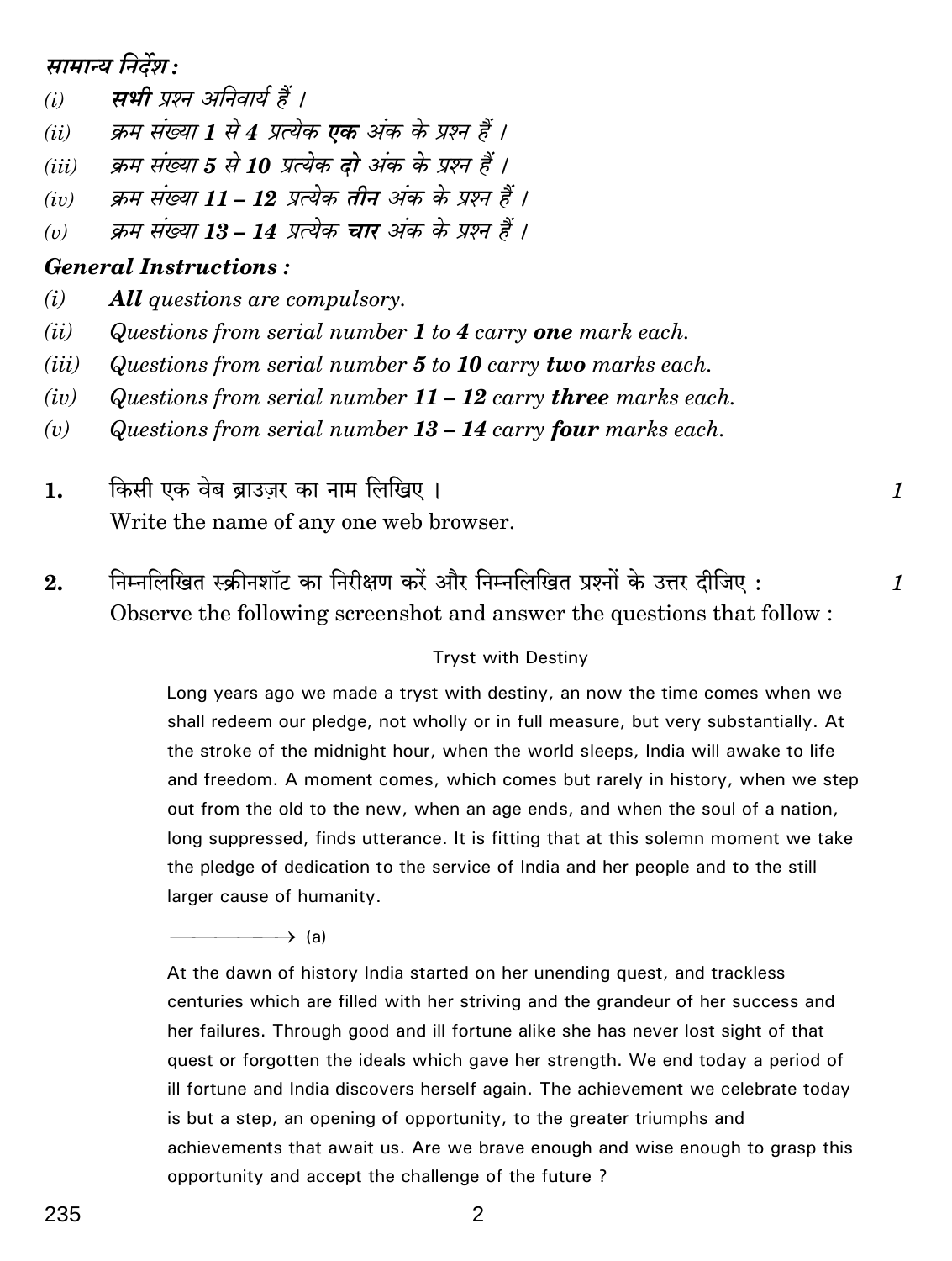उपर्युक्त स्क्रीनशॉट किस प्रकार का ओरिएंटेशन दर्शाता है ?

#### अथवा

लेबल (a) किस प्रकार की स्पेसिंग (पैराग्राफ स्पेसिंग/लाइन स्पेसिंग) दर्शाता है ?

What type of orientation does the above screenshot depict?

### **OR**

What type of spacing (Paragraph spacing/Line spacing) does label (a) depict?

सेल रेफेरेंसिंग का प्रकार पहचानें : 3.  $\mathcal{I}_{\mathcal{L}}$  $= A3 + A4/\$A\$6$ Identify the type of cell referencing:  $= A3 + A4/48 A46$ किसी एक ऑनलाइन टूल का नाम लिखिए जो  $\overline{4}$ . PDF को doc./.xls में बदलता है।  $\mathcal{I}$ अथवा स्कैन्ड टेक्स्ट डॉक्यूमेंट (JPEG) को Writer/Calc फाइल में बदलता है।  $\mathcal{I}_{\mathcal{L}}$ Name any one online tool for converting PDF to doc/xls.

## **OR**

Scanned text document (JPEG) to Writer/Calc.

सिल्की और रोहित को एक सहयोगी विज्ञान परियोजना विकसित करने के लिए कहा गया 5. था । सिल्की ने व्यक्तिगत सिस्टम पर काम करने के बजाय गूगल डॉक्स/स्काई ड़ाइव का उपयोग करने का निर्णय लिया। कारण बताइए। Silky and Rohit were asked to develop a collaborative science project. Silky decided to use Google docs/SkyDrive instead of working on individual system. Give reason.

 $\overline{2}$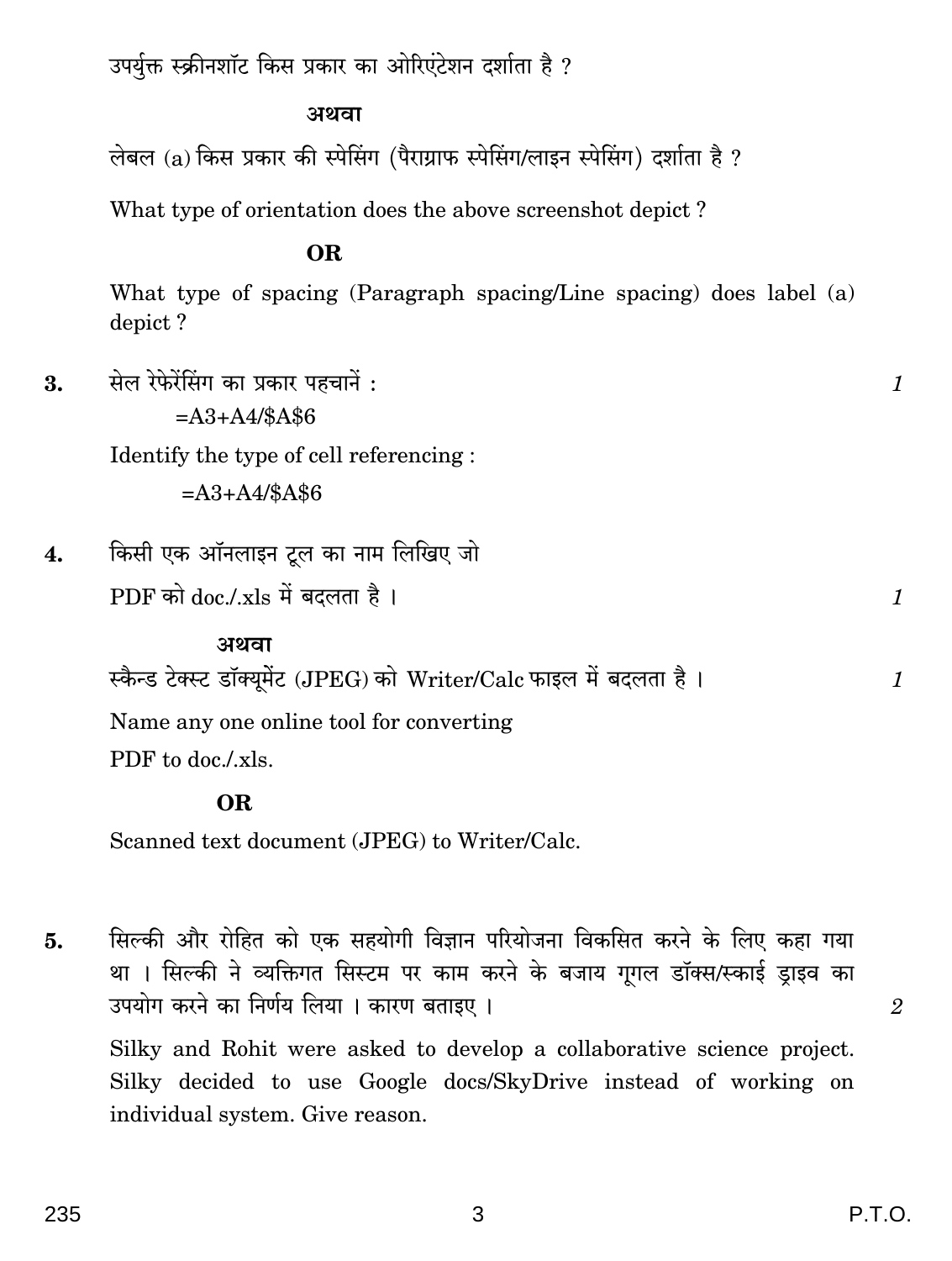हैडर और फटर का महत्त्व लिखिए। 6.

Highlight the importance of Header and Footer.

स्पेल चेक करते समय वर्ड प्रोसेसर जब एक स्पेलिंग में त्रटि पाता है. तो यह निम्न के लिए 7. संकेत देता है:

Ignore, Ignore All, Add, Change, Change All उपर्युक्त विकल्पों में से Add, Ignore और Change All को समझाइए। While performing Spell Check if the word processor finds a spelling error it prompts for the following:

Ignore, Ignore All, Add, Change, Change All Explain Add, Ignore and Change All from the above options.

मेल मर्ज करने के स्टेप्स लिखिए। 8.  $\mathfrak{D}$ अथवा लेखक (Writer) में एक शब्द का पर्याय खोजने के लिए स्टेप्स लिखिए ।  $\overline{2}$ Write down the steps to perform mail merge. OR.

Write steps to find synonym of a word in Writer.

- OLE का फल फॉर्म क्या है ? एक OLE ऑब्जेक्ट डालने का क्या फायदा है ? 9.  $\mathfrak{D}$ What is the full form of OLE ? What is the advantage of inserting an OLE object?
- निम्नलिखित को ट्रांसफ़ॉर्म टूल और कलर टूल में वर्गीकृत कीजिए: 10.
	- (क) शियर
	- थ्रेशोल्ड (ख)
	- कर्व  $(\Pi)$
	- रोटेट  $(\overline{v})$

Categorize the following into Transform tool and Color tool:

- $(a)$ Shear
- Threshold (b)
- Curve  $\epsilon$
- Rotate (d)

4

 $\mathfrak{D}$ 

 $\overline{2}$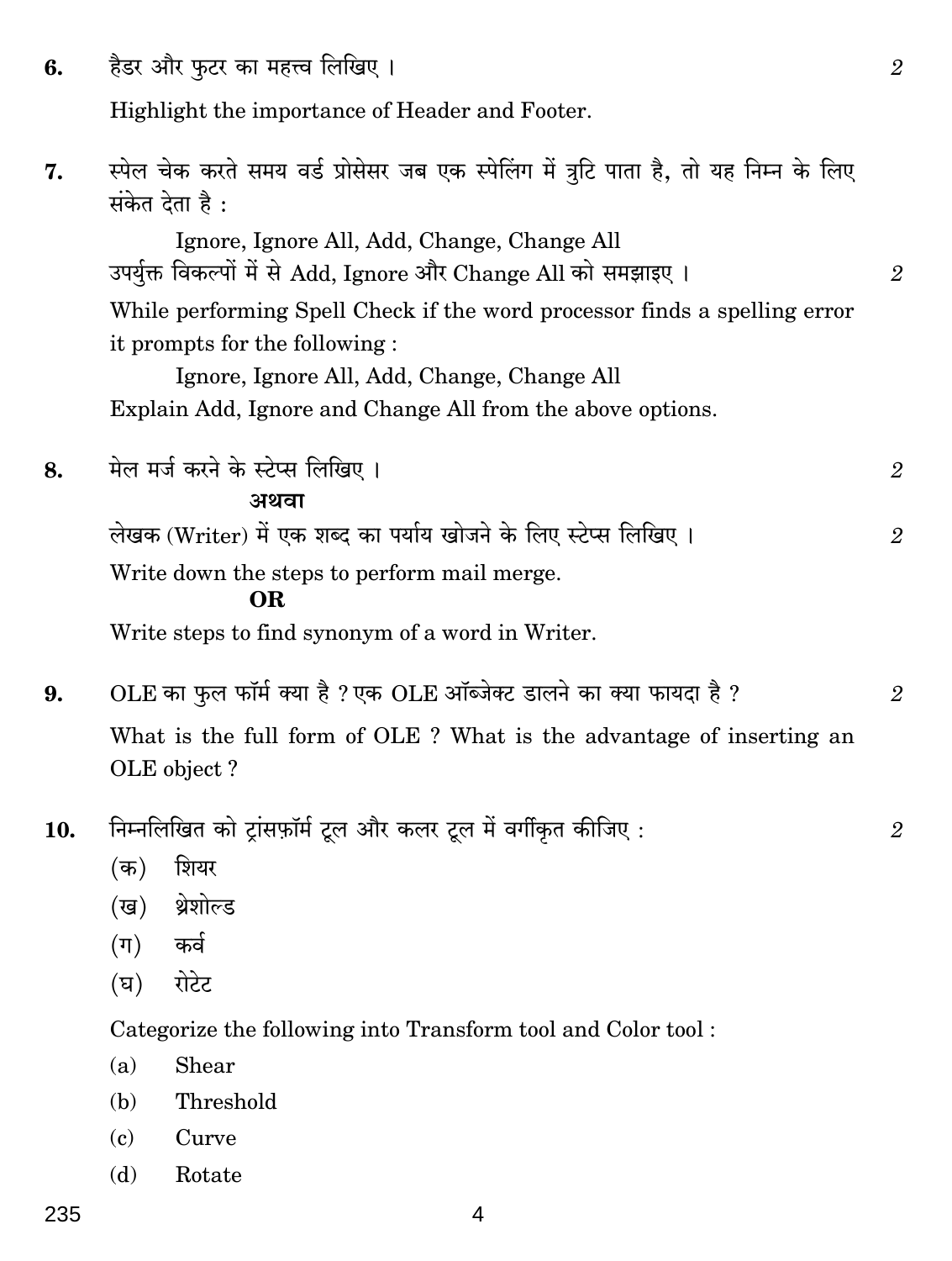ऑनलाइन लेनदेन एक सुरक्षित लेनदेन है, यह सुनिश्चित करने के लिए कोई तीन तरीके  $11.$ लिखिए ।

#### अथवा

क्रैकर से हैकर किस प्रकार भिन्न है ?

Write any three ways to ensure that an online transaction is a secure transaction.

#### **OR**

How is a Hacker different from a Cracker?

- Archiving क्या होता है ? (क) 12.
	- e-office के कोई भी दो फायदे लिखिए। (ख)
	- What is Archiving?  $(a)$
	- $(b)$ Write any two advantages of e-office.

अनुष्का ने स्प्रेडशीट में निम्नलिखित विवरण दर्ज किए हैं : 13.

|                | Α                           | B                   | С           | D                                         | E             |
|----------------|-----------------------------|---------------------|-------------|-------------------------------------------|---------------|
|                | Name of the Item Unit Price |                     | Quantity    | Amount<br>Payable (in $\overline{\tau}$ ) |               |
| $\overline{2}$ | Racquet                     | 175                 | 6           |                                           | 1050 Ordered  |
| 3              | Bat                         | 225                 | $10 \,$     |                                           | 2250 Ordered  |
| $\overline{4}$ | Ball (Cosco)                | 25                  | 25          |                                           | 625 Ordered   |
| $\overline{5}$ | Football                    | 350                 | 5           |                                           | 1750 Ordered  |
| 6              | Volleyball                  | 275                 | 5           |                                           | 1375 Ordered  |
| $\overline{7}$ | Basketball                  | 425                 |             |                                           | 0 Not Ordered |
| 8              |                             |                     | Grand Total |                                           |               |
| 9              |                             | Lowest Cost         |             |                                           |               |
| 10             |                             | <b>Highest Cost</b> |             |                                           |               |

फॉर्मूला में फंक्शन का प्रयोग कर:

- सेल D8 में कुल "Amount Payable" निकालने के लिए।  $(\overline{a})$
- सेल C9 में सबसे कम "Unit Price" निकालने के लिए। (ख)
- सेल C10 में सर्वोच्च "Amount Payable" निकालने के लिए।  $(\Pi)$

3

 $\overline{3}$ 

 $\mathcal{I}_{\mathcal{L}}$  $\overline{2}$ 

 $\boldsymbol{\mathcal{A}}$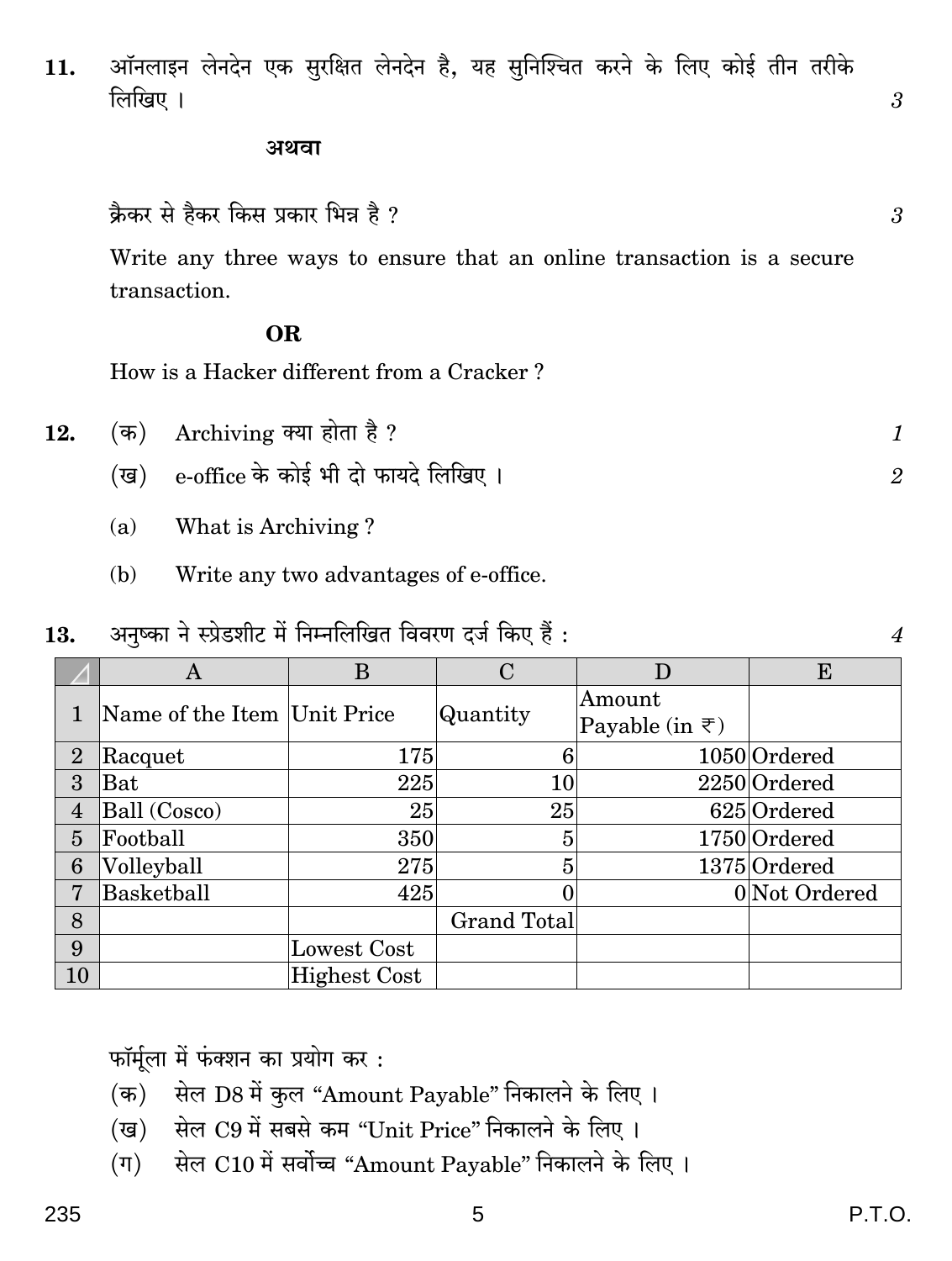(घ) अनुष्का उन सभी वस्तुओं के लिए "Ordered" प्रदर्शित करना चाहती है जिनकी "Quantity" 0 (शून्य) से अधिक है और "Not Ordered" अगर "Quantity"  $0$  (शून्य) है।

नोट: कॉलम के नाम "" में लिखें गए हैं जैसे: "Amount Payable"

**AWdm**

स्प्रेडशीट में प्रयुक्त किन्हीं चार प्रकार की चार्टों के नाम लिखिए एवं उनकी व्याख्या कीजिए । 4

Anushka has entered the following details in a spreadsheet :

|                 | Α                           | B                   | C           | D                               | E             |
|-----------------|-----------------------------|---------------------|-------------|---------------------------------|---------------|
|                 | Name of the Item Unit Price |                     | Quantity    | Amount                          |               |
|                 |                             |                     |             | Payable (in $\overline{\tau}$ ) |               |
| $\overline{2}$  | Racquet                     | 175                 | 6           |                                 | 1050 Ordered  |
| 3               | Bat                         | 225                 | 10          |                                 | 2250 Ordered  |
| $\overline{4}$  | Ball (Cosco)                | 25                  | 25          |                                 | 625 Ordered   |
| $\overline{5}$  | Football                    | 350                 | 5           |                                 | 1750 Ordered  |
| $6\phantom{1}6$ | Volleyball                  | 275                 | 5           |                                 | 1375 Ordered  |
| $\overline{7}$  | Basketball                  | 425                 |             |                                 | 0 Not Ordered |
| 8               |                             |                     | Grand Total |                                 |               |
| 9               |                             | Lowest Cost         |             |                                 |               |
| 10              |                             | <b>Highest Cost</b> |             |                                 |               |

Write formula using functions to find :

- (a) Grand Total of ''Amount Payable'' in cell D8.
- (b) The lowest "Unit Price" in cell C9.
- (c) The highest ''Amount Payable'' in cell C10.
- (d) Anushka wants to display ''Ordered'' for all those items whose ''Quantity'' is more than 0 and ''Not Ordered'' for all those items whose "Quantity" is 0 in the column E as shown in the screenshot above. Write the function that will help Anushka to achieve her task.
- Note : The column names have been enclosed in " " For example : ''Amount Payable''

#### **OR**

Write and explain any four types of charts commonly used in spreadsheets.